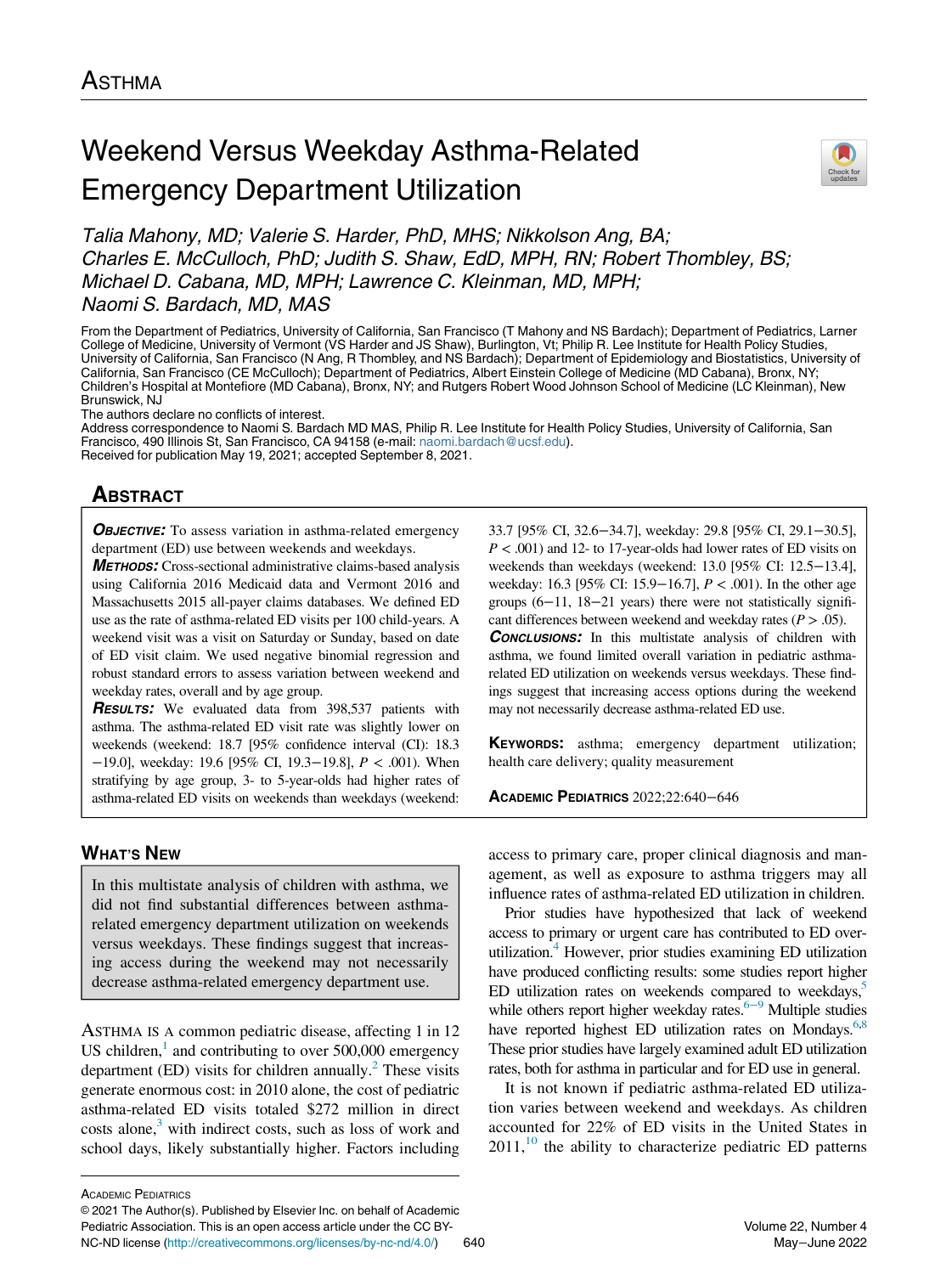represents an important gap in the literature. Children have different utilization patterns from adults due to factors including dependence on caregivers and access to school-based nursing and assessment, and pediatric asthma has different drivers than adult asthma.<sup>[11](#page-5-8)</sup> If rates are substantially higher on weekends, this pattern would suggest increasing weekend primary care access as a potential avenue to decreasing asthma-related ED visits, thereby potentially decreasing healthcare costs, and societal costs due to loss of school and work time.

To assess whether pediatric asthma-related ED utilization varies between weekends and weekdays, we conducted a multistate cross-sectional study using administrative claims. Because pediatric asthma exacerbations vary by age, $12$  season, $13$  and geographic region, we also assessed variation in weekend versus weekday ED utilization by age group, season, and state.

## METHODS

We used administrative data from the California (CA) Medicaid claims 2016, the Vermont (VT) all-payer claims database (APCD) 2016, and the Massachusetts (MA) APCD. APCDs are comprehensive databases that provide claims from most insurers (commercial, Medicaid, and Medicare), but do not include individuals covered by TRI-CARE, Veteran's Affairs, the Federal Employees Health Benefits Program, or some commercial self-pay insurance plans.<sup>14,[15](#page-5-12)</sup> The Massachusetts and Vermont APCDs were developed in 2009 and have been used in peer-reviewed literature and for population-based reports on health. $14-18$  $14-18$ 

### **STUDY POPULATION**

To define asthma-related ED utilization, and therefore our study population, we used a quality measure from the Pediatric Quality Measures Program (PQMP). The PQMP was established under The Children's Health Insurance Program Reauthorization Act, funded through the Center for Medicare and Medicaid Services and overseen by the Agency for Healthcare Research and Quality. The PQMP was established to address gaps in assessing quality in pediatric care and led to the development of numerous pediatric quality measures,<sup>19</sup> including the one used in this study. The measure specifications defined both the population of interest (denominator) and the outcome definition for asthma-related ED visits.

Per the measure specifications, we included all patients aged 3 to 21 years old in the measurement year (2015 in MA, 2016 in VT and CA). Inclusion criteria are: 1) 3 months of consecutive enrollment in the same insurance plan (the measurement month and the 2 months before) and 2) evidence of claims for identifiable asthma (below) during a look-back period, including the measurement month, all previous months in the measurement year (2015 or 2016), and the year (2014 or 2015) before the measurement year<sup>[20](#page-5-14)−23</sup> ([Supplemental Figure 1\)](#page-5-15).

We used the definition of "identifiable asthma" from the PQMP measure. Definition details have been published previously<sup>[12](#page-5-9)[,23,](#page-6-0)[24](#page-6-1)</sup> and are summarized in [Supplemental Table 1.](#page-5-15)

Asthma-related prescriptions included long-acting bagonist or inhaled corticosteroid, antiasthmatic combinations, methylxanthines, and/ or mast-cell stabilizers. Patients meeting the sole criterion of using short-acting bagonists were not included because these patients likely have less severe asthma. Patients with any diagnoses of cystic fibrosis or emphysema were excluded.

### **PREDICTORS**

Our main predictor was weekend ED use. Weekend visits were defined as ED claims for care that started on Saturday or Sunday. Because the claims datasets did not include time-stamp, we were not able to include Friday evening visits, which could be considered part of the weekend. We examined variation in weekend versus weekday ED visit rate by age group (preschool: 3−5 years, school-aged: 6−11 years, high school: 12−17 years, postsecondary: 18−21 years), season (January−March, April −June, July−September, October−December) and state (CA, VT, MA). Age group and season were determined by the first day of ED claim. Insurance type was assessed as Medicaid versus non-Medicaid, and, more granularly, as preferred provider organization, health maintenance organization, Medicaid managed care, Medicaid fee-forservice, and Other.

### **OUTCOME**

To assess ED utilization, we calculated the rate of asthma-related ED visits per 100 child-years for children ages 3 to 21 years with identifiable asthma. This is equivalent to the number of ED visits that occurred in 100 children with asthma over one year. The denominator and numerator definitions follow the asthma-related ED visit rate measure specifications developed<sup>[20,](#page-5-14)[21](#page-6-2)[,25](#page-6-3)</sup> and refined<sup>[12,23,24](#page-5-9)</sup> through the PQMP.<sup>[19,](#page-5-13)[22](#page-6-4),[26](#page-6-5)</sup> The denominator represents the person-time (months) experience among eligible children with identifiable asthma. The numerator was a count of all ED visits or hospitalizations with a primary or secondary diagnosis of asthma in a child who was eligible in the assessment month. We included claims with a second diagnosis of asthma because the primary diagnosis was often a related symptom (eg, fever or wheezing) or a known asthma trigger (eg, upper respiratory tract infection, pneumonia, or influenza). This reflected measure development work that showed that the measure was more accurate when including hospitalizations because claims are often not submitted for ED care that leads to hospitalization.<sup>[27](#page-6-6)</sup> To avoid double counting, an ED visit was excluded from the numerator if a hospitalization occurred within the same or the next (allowing for ED visits that crossed midnight) calendar day. Detailed measure definitions and codes are available at: [http://chip](http://chipper.ucsf.edu/studies/implement/documents) [per.ucsf.edu/studies/implement/documents](http://chipper.ucsf.edu/studies/implement/documents).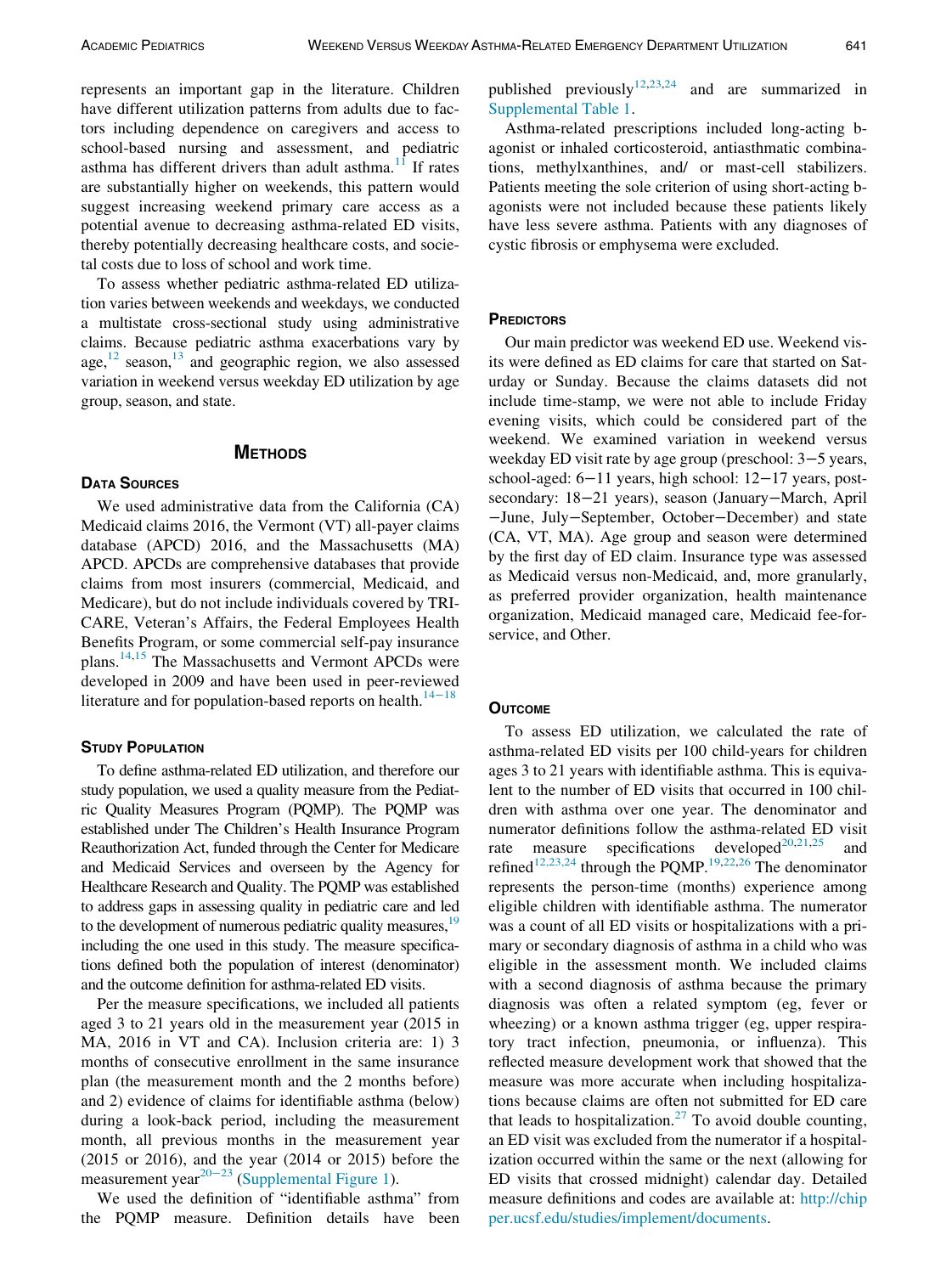We used negative binomial regression and robust standard errors, clustered by individual, to assess variation in asthma-related ED visit rate by day of the week; and to compare weekend versus weekday visit rates, overall and stratified by age group and stratified by season. A priori, we considered a clinically significant difference in visit rates to be at least 4 visits per 100 child years, which is approximately 20% of the number of visits overall. This reflects an assumption that the burden of additional weekend visits would need to be large enough to support providing more outpatient access over the weekend, a largescale systems change. Negative binomial regression accommodates for the over-dispersed distribution of the outcome and robust standard errors account for patientlevel clustering.

We obtained predicted ED visit rates per member-month using the post-estimation "margins" command.<sup>[28](#page-6-7)</sup> This calculates a marginal (or average) rate by averaging predicted values for each category of the predictor, which is interpreted as the per member-month rate for each predictor category.<sup>28</sup> To calculate the rate per 100 child-years we multiplied the marginal rates by 1200 (12 months in a year  $\times$  100 children). We chose to use rates using margins because they have a more intuitive interpretation, and are more easily compared with the raw rates, than are  $\beta$ -coefficients derived from the regression model.

We tested for interactions between age group and weekend ED use, and between season and weekend ED use in each state dataset separately by including an interaction term in the negative binomial models. Due to restrictions in data-sharing to protect patient confidentiality, we were not able to aggregate all state datasets in one location. Hence, we performed analyses for each state dataset separately and then used a meta-analysis to summarize the results of the individual state analyses. Because we were able to run exactly the same analysis code across all the state databases, this approach was as

<span id="page-2-0"></span>Table 1. Asthma Rates by Age, Season of the Year, and State

efficient as conducting an analysis on the individual level data.[29](#page-6-8) We used the Stata "metan" command with the "fixed" option to perform the meta-analyses.

Because CA Medicaid comprised 75% of included patients, we assessed whether the relationships between days of the week and ED use differed by insurance type in the MA APCD, using interaction analyses.

For all analyses, we used SAS version 9.4 (SAS Institute, Inc., Cary, NC) for data management and to calculate ED visits per member-month. All other calculations used STATA 16 (STATA Corp, College Station, Tex). The University of California, San Francisco's Institutional Review Board approved this study.

### **RESULTS**

In this sample of 398,537 children with identifiable asthma, there were 61,328 asthma-related ED visits, for an overall rate of 19.4 asthma-related ED visits per 100 child-years. The proportion of visits varied by state, with CA contributing the most and VT the least (CA: 47,524 visits (75%), MA: 12,675 visits (23%), VT: 1,093 visits (2%)). Rates varied by age, with 3- to 5-year-olds having the highest asthma-related visit rate and 12- to 17-yearolds the lowest (30.8 vs 15.4 per 100 child-years). Rates also varied by state (CA: 19.7, MA: 18.6 and VT: 16.7 visits per 100 child-years) and season (winter: 24.9 vs summer: 16.3 per 100 child-years) ([Table 1\)](#page-2-0).

The difference in the overall rate of asthma-related ED visits on weekdays and weekends was of small magnitude, though it was statistically significantly different. The overall rate of asthma-related ED visits per 100 childyears was slightly higher on weekdays (19.6; 95% confidence interval (CI), 19.3−19.8) compared to weekends (18.7; 95% CI, 18.3−19.0; P < .001). Findings were

|                 | Patients With Identifiable Asthma, n $(\%)^{\dagger}$ | ED Visits, $n$ (%) <sup>‡</sup> | Visits per 100 Child-Years (95% CI) |
|-----------------|-------------------------------------------------------|---------------------------------|-------------------------------------|
| Overall         | 398,537 (100)                                         | 61,328 (100)                    | $19.4(19.2-19.5)$                   |
| Age groups      |                                                       |                                 |                                     |
| 3-5 years       | 69,025 (17)                                           | 15,952 (26.0)                   | $30.9(30.2 - 31.5)$                 |
| $6 - 11$ years  | 16,9703 (43)                                          | 22,722 (37.0)                   | $16.3(16.0 - 16.5)$                 |
| $12 - 17$ years | 11,7830 (30)                                          | 14,523 (23.7)                   | $15.4(15.0 - 15.7)$                 |
| $18 - 21$ years | 41,979 (11)                                           | 8,095 (13.2)                    | $25.6(24.7 - 26.6)$                 |
| Quarter*        |                                                       |                                 |                                     |
| Winter          | 284,397 (71)                                          | 17,059 (27.8)                   | 24.9 (24.5-25.4)                    |
| Spring          | 325,030 (82)                                          | 15,098 (24.6)                   | $18.4(18.0 - 18.7)$                 |
| Summer          | 346,401 (87)                                          | 13,718 (22.4)                   | $16.3(16.0-16.7)$                   |
| Fall            | 378,336 (95)                                          | 15,417 (25.1)                   | $18.8(18.4 - 19.1)$                 |
| State           |                                                       |                                 |                                     |
| CA 2016         | 298,854 (75)                                          | 47,524 (77.5)                   | $19.7(19.5 - 19.8)$                 |
| MA 2015         | 90,752 (23)                                           | 12,675 (20.7)                   | $18.6(18.3 - 18.9)$                 |
| VT 2016         | 8931(2)                                               | 1093 (1.8)                      | $16.7(15.7 - 17.7)$                 |

<span id="page-2-2"></span><span id="page-2-1"></span>CA indicates California; MA, Massachusetts; VT, Vermont; ED, emergency department; and CI, confidence interval. \*Winter: January−March; Spring: April−June; Summer: July−September; Fall: October−December. †Asthma assessed on a monthly basis, by rolling look-back in the prior year. See methods for additional details. ‡Percent of total ED visits occurring within that category (age group, quarter, or state)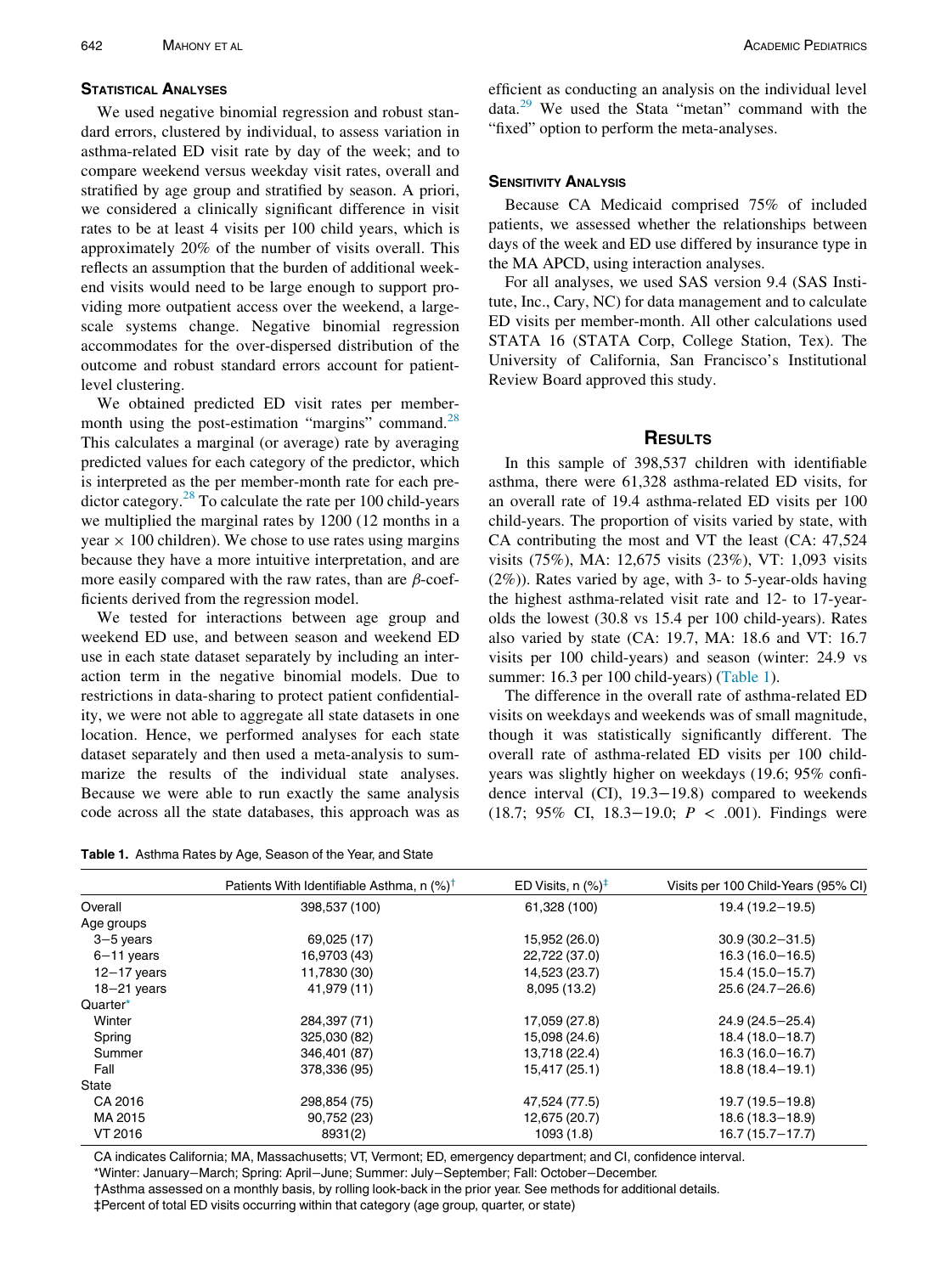<span id="page-3-0"></span>Table 2. Weekend Versus Weekday Asthma-Related Emergency Department Visit Rate Differences by Time of Year

|             | Visits per 100 Child-Years (95% CI) | P Value |
|-------------|-------------------------------------|---------|
| Overall     |                                     |         |
| Weekends    | 18.7 (18.3-19.0)                    | $-.001$ |
| Weekdays    | 19.6 (19.3-19.8)                    | Ref     |
| Difference* | $-0.9$                              |         |
| Jan-March   |                                     |         |
| Weekends    | 24.0 (23.3–24.7)                    | .001    |
| Weekdays    | 25.2 (24.7-25.7)                    | Ref     |
| Difference* | $-1.2$                              |         |
| April-June  |                                     |         |
| Weekends    | $17.5(17.0 - 18.1)$                 | .002    |
| Weekdays    | 18.7 (18.3-19.1)                    | Ref     |
| Difference* | $-1.2$                              |         |
| July-Sept   |                                     |         |
| Weekends    | $15.8(15.2 - 16.3)$                 | .007    |
| Weekdays    | $16.6(16.2 - 16.9)$                 | Ref     |
| Difference* | $-0.8$                              |         |
| Oct-Dec     |                                     |         |
| Weekends    | 18.4 (17.8–18.9)                    | .11     |
| Weekdays    | $18.9(18.5 - 19.3)$                 | Ref     |
| Difference* | $-0.5$                              |         |

<span id="page-3-2"></span>CI indicates confidence interval.

\*"Difference": Weekend rate - Weekday rate.

similar when stratified by quarter of the year and interaction terms were not statistically significant ([Table 2\)](#page-3-0).

There was some variation overall by day of the week. Asthma-related ED visit rates were highest on Mondays (21.9; 95% CI, 21.4−22.4). The rate declined slightly throughout the week then rose on Sunday (Tuesday: 20.1 [95% CI, 19.6−20.5], Wednesday: 19.8 [95% CI, 19.3 −20.2], Thursday: 18.6 [95% CI, 18.2−19], Friday: 17.6 [95% CI, 17.2−18], Saturday: 17.7 [95% CI, 17.3−18.1], Sunday: 19.6 [95% CI, 19.1−20]). The overall difference across the days was statistically significant ( $P < .001$ ) [\(Fig. 1](#page-3-1)).

<span id="page-3-1"></span>When stratifying the comparison of weekend to weekday visits by age group, 3- to 5-year-olds had higher rates of asthma-related ED visits on weekends (weekend: 33.7

[95% CI, 32.6−34.7], weekday: 29.8 [95% CI, 29.1 −30.5], difference: 3.9, P < .001) and 12- to 17-year-olds had lower rates of ED visits on weekends (weekend: 13.0 [95% CI, 12.5−13.4], weekday: 16.3 [95% CI, 15.9  $-16.7$ ], difference:  $-3.3$ ,  $P < .001$ ). The differences between weekend and weekday utilization in other age groups were not statistically significant [\(Fig. 2\)](#page-4-0). These patterns were consistent across all three states. Interaction terms for these relationships were statistically significant (range of  $P$  values for age groups, across states: <0.001-0.09).

There was some variation in weekday versus weekend asthma-related ED visit rate by state. Findings in VT and CA in 2016 were similar to the overall findings across states, with weekday rates higher than weekend rates, though the difference was more pronounced in VT than the overall (weekend: 14.9 [95% CI,13.1−16.8], weekday: 17.4 [95% CI, 18.8–19.1],  $P = .033$ ). Massachusetts in 2015 had a slightly higher rate on weekends (weekend: 19.3 [95% CI: 18.5−20.1, weekday: 18.3 [95% CI, 17.9  $-18.8$ ],  $P < .014$ ).

In sensitivity analyses using MA data, there were no statistically significant interactions between insurance type and weekend versus weekday asthma-related ED utilization.

### **DISCUSSION**

In this multistate analysis of children with asthma with Medicaid and commercial insurance, we found limited overall variation in pediatric asthma-related ED utilization rates on weekends versus weekdays  $(-0.9 \text{ visits})$ fewer per 100 child/years on weekends). These relationships were similar by season. However, there were differences based on age group: 3- to 5-year-olds had substantially higher rates of ED visits on weekends than weekdays and 12- to 17-year-olds had lower rates of ED visits on weekends than weekdays. Relationships by state were similar to the overall findings. We also found higher



Figure 1. Asthma-related emergency department visit rates by day of the week. Testing for overall difference across days was statistically significant (P < .001).Rates by day of the week: Monday: 21.9 (95% CI, 21.4−22.4); Tuesday: 20.1 (95% CI, 19.6−20.5); Wednesday: 19.8 (95% CI, 19.3−20.2); Thursday: 18.6 (95% CI, 18.2−19.0); Friday: 17.6 (95% CI, 17.2−18.0); Saturday: 17.7 (95% CI, 17.3−18.1); Sunday: 19.6 (95% CI, 19.1−20). CI indicates confidence interval.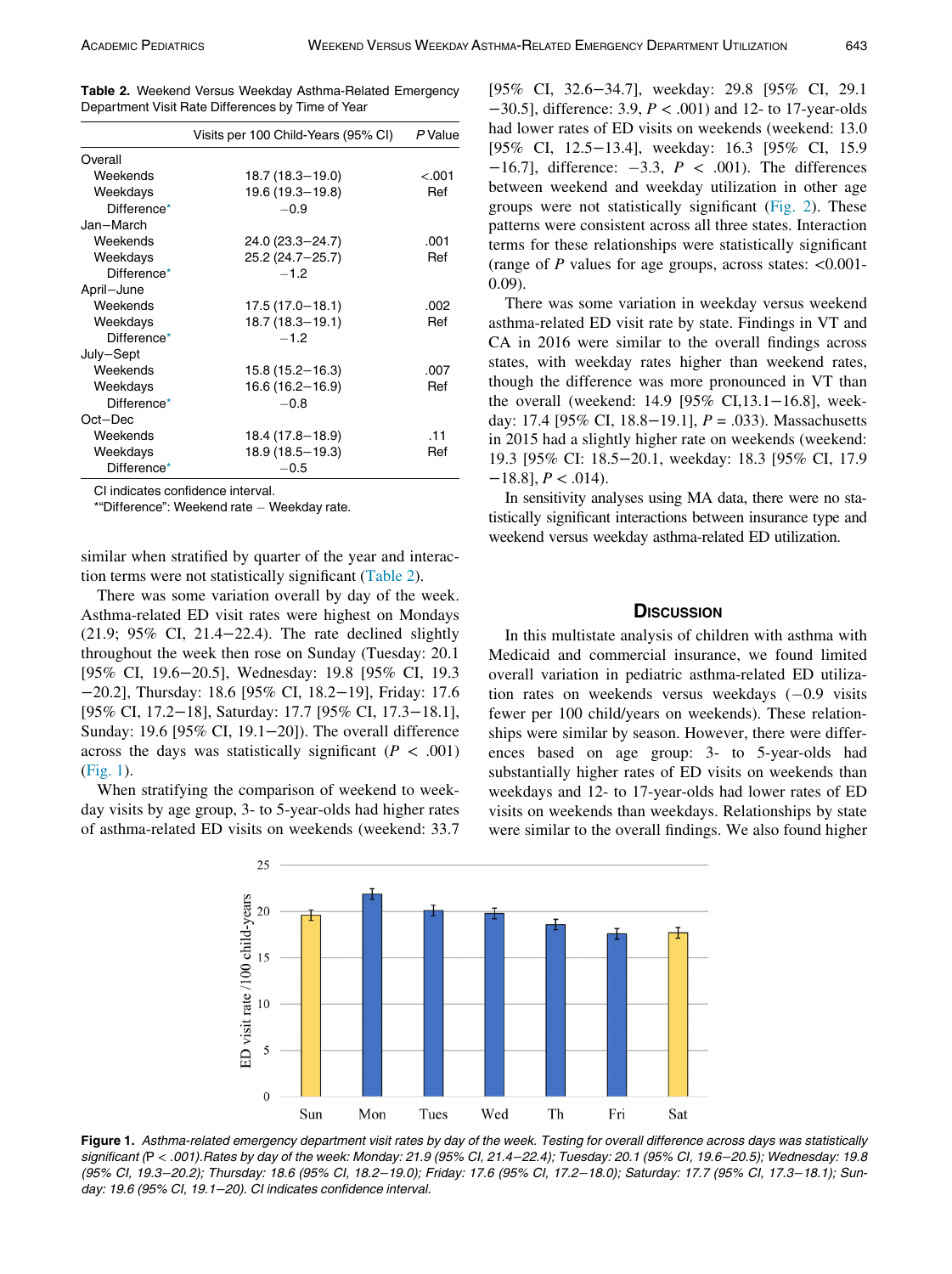<span id="page-4-0"></span>

Figure 2. Weekend versus weekday asthma-related emergency department visit rate differences overall and by age group. Asterisks denote statistically significant differences between weekend and weekday visit rates (P < .001). Testing for interaction between age group and difference between weekend and weekday visit rates was statistically significant in each of CA, MA, and VT. CA indicates California; MA, Massachusetts; and VT, Vermont.

ED utilization rates on Mondays compared to other days of the week.

Our findings are consistent with other studies of ED utilization, mainly among the adult population; prior studies have not found higher overall ED utilization on weekends compared to weekdays and have found ED utilization to be highest on Mondays.<sup>6,[30](#page-6-9)[,31](#page-6-10)</sup> Prior studies have not primarily studied variation by age in the proportion of weekend to weekday ED visits. A 2004 study of patients of all ages in Nebraska, $5$  found that the ratio of ED-only weekend to weekday visits was highest in patients <1 years old and declined with age. This is consistent with our finding of highest relative weekend utilization in younger children, although our minimum age was 3 years old.

Though the choice to seek emergency medical care is likely based on a complicated web of care-seeking decisions and behaviors, our findings generate specific hypotheses, and suggest potential policy implications. Our finding that ED utilization differs by age group may be driven by a variety of factors. Parents of younger children (3-−5 age group) may have less experience managing asthma and so may not be prepared to manage symptoms at home and may be more reliant on ED services until they develop skills for the recognition and management of exacerbations. Parent perception of children <5 years of age may be that their children are more vulnerable with less respiratory reserve than parents of school-aged children. Thus, parents of younger children may be more likely to bring in their child with mild asthma symptoms, compared to parents of older children with mild symptoms.

In addition, the 3- to 5-year-olds, who had higher weekend use compared to weekdays, are dependent on adult caregivers to recognize exacerbations and bring them to the emergency room. It is possible that parents or guardians are more likely to recognize exacerbations than weekday caregivers for 3- to 5-year-olds, leading to increased weekend visits. In contrast, teens had higher weekday use. School personnel may play a role in identifying weekday asthma exacerbations symptoms for older teens and referring these students to the ED. As school-based clinics have been shown to decrease ED utilization for children with asthma, $32$  schools without existing clinics may be a potential target for intervention. In addition, as adolescents transition to self-management, they may be less willing to miss weekend activities to address an asthma exacerbation, leading to higher weekday use.

Finally, older children may be exposed to more asthma triggers on school days compared to weekends.<sup>[33](#page-6-12)</sup> Studies have identified the presence of significant asthma triggers at schools, including dust mite, cat, and cockroach allergens.[34](#page-6-13)[,35](#page-6-14) The relative role of home verses school exposure to asthma triggers is not yet well understood, however, it likely varies by age. For example, Banda et al found that more home triggers were associated with asthma hospitalization in children 0 to 4 years old, whereas school triggers like classroom carpeting were associated with asthma exacerbations in children 12 to  $18.<sup>36</sup>$  $18.<sup>36</sup>$  $18.<sup>36</sup>$  These hypotheses suggest directions for future research, such as partnering with parents of younger children or partnering with schools to explore the relationship between schools and asthma exacerbations, including both asthma trigger exposure and recognition of asthma exacerbations by school personnel.

Our findings have potential pertinent policy implications. Our main finding suggests that opening more urgent care clinics or primary care clinics on weekends would be unlikely to lead to substantial decreases in asthma-related pediatric ED visits. This is likely true even in MA where the rates were slightly higher on weekends, given the small magnitude of the effect size (1 ED visit/100 childyears more on weekends than weekdays). Our findings are relevant to policy makers and payers, particularly those interested in high-value care (eg, accountable care organizations). As these health care entities look to overutilization of the ED as a potential area for cost savings and improving value $^{37,38}$  $^{37,38}$  $^{37,38}$  $^{37,38}$  our findings indicate that improving non-ED access on the weekends would be unlikely to increase value. In addition, the measure we used to assess asthma ED utilization rates is a quality measure developed under the Centers for Medicaid and Medicare Servicesfunded  $PQMP^{20,22}$  $PQMP^{20,22}$  $PQMP^{20,22}$  $PQMP^{20,22}$  $PQMP^{20,22}$  for potential use in state Medicaid program assessments of health plan and provider quality. Hence, our findings are relevant for payers or providers interested in improving performance on a national quality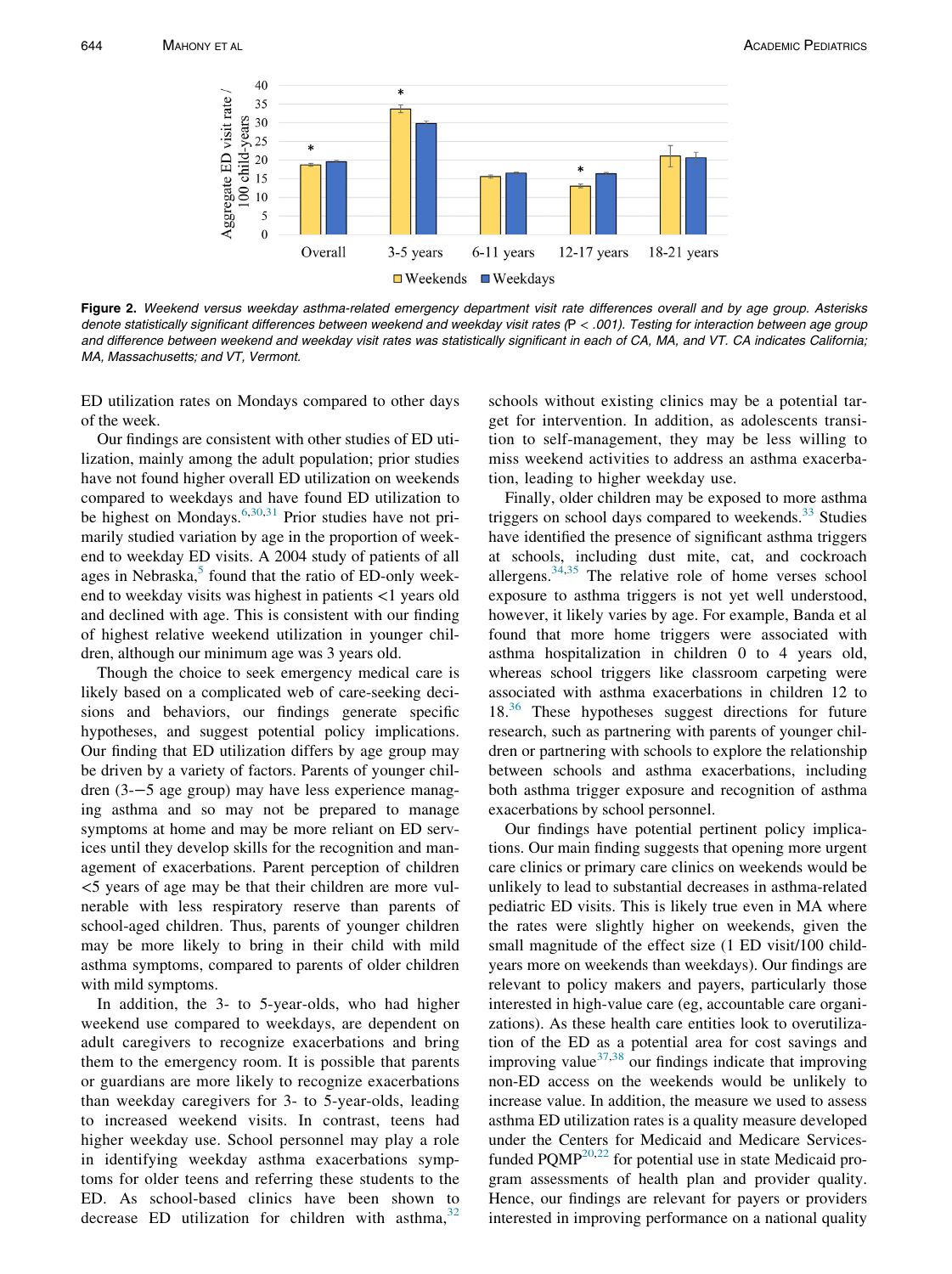measure and improving population health management for Medicaid patients.

### <span id="page-5-2"></span><span id="page-5-1"></span><span id="page-5-0"></span>Results from the analysis by day of the week suggests Monday as an alternative day for health care delivery system change, a potentially more feasible endeavor. Efforts to increase Monday access to primary care, including scheduling fewer well-child checks on Mondays and leaving more openings for same-day appointments, may decrease Monday ED utilization. Anticipating Monday spikes in ED utilization might also be helpful for ED resource allocation and staffing decisions.

<span id="page-5-6"></span><span id="page-5-5"></span><span id="page-5-4"></span><span id="page-5-3"></span>We note a number of limitations. Our data include systems with weekend urgent care access but there is no indicator for this system-level characteristic in the data. It is possible that different weekend verses weekday ED utilization patterns might emerge if systems with and without weekend urgent care access were analyzed separately. However, prior studies that examined patient-level data about weekend access to primary care and ED utilization for any diagnosis have not found a statistically significant association between weekend access and ED utilization.[39](#page-6-18)[,40](#page-6-19) More readily accessible data on types of access and parent decision-making to access care would facilitate a deeper understanding of how to optimize care delivery. In addition, administrative claims data do not include time stamps, so we were unable to assess variation between daytime and evening or nighttime ED visits. It is possible that there may be some misclassification, as Friday night may be considered part of the weekend. Finally, this study excludes patients with claims for only bronchodilators as a home medication and therefore may exclude patients with severe asthma but poor-quality primary care who would be likely to use the ED. However, including these patients would likely not change the overall implications of the study, as nonevidence-based management of asthma in primary care requires interventions more upstream than increasing open hours.

<span id="page-5-12"></span><span id="page-5-11"></span><span id="page-5-10"></span><span id="page-5-9"></span><span id="page-5-8"></span><span id="page-5-7"></span>In summary, this multistate, multipayer analysis of pediatric asthma-related ED utilization found limited overall variation across all seasons in pediatric ED utilization rates on weekends compared to weekdays, but did find variation by age group. These findings suggest that increasing access options during the weekend may not necessarily decrease asthma-related ED use, except potentially in younger children. Higher weekday use in 12- to 17-year-olds suggests further work to explore the role schools may play in recognizing asthma exacerbations.

<span id="page-5-16"></span><span id="page-5-13"></span>Financial statement: Supported by the Agency for Healthcare Research and Quality ([U18HS025297](#page-5-16) [to MDC, NSB, VSH, JSS, CEM] and [U18HS020518,](#page-5-16) HHSP233201600221A, and HHSP233201550088A [to LCK]) and the Health Resources and Services Administration (grant U3DMC32755-01-00).

<span id="page-5-15"></span><span id="page-5-14"></span>Supplementary data related to this article can be found online at <https://doi.org/10.1016/j.acap.2021.09.005>.

- 1. CDC.gov. CDC vital signs. 2018. Available at: [https://www.cdc.](https://www.cdc.gov/vitalsigns) [gov/vitalsigns](https://www.cdc.gov/vitalsigns). Accessed February 9, 2018.
- 2. CDC. Asthma-related healthcare use data. National Ambulatory Medical Care Survey. 2016. Available at: [https://www.cdc.gov/](https://www.cdc.gov/asthma/healthcare-use/healthcare-use-2016.htm) [asthma/healthcare-use/healthcare-use-2016.htm.](https://www.cdc.gov/asthma/healthcare-use/healthcare-use-2016.htm) Accessed January 19, 2020.
- 3. Pearson WS, Goates SA, Harrykissoon SD, et al. State-based Medicaid costs for pediatric asthma emergency department visits. Prev Chronic Dis. 2014;11:E108. <https://doi.org/10.5888/pcd11.140139>.
- 4. New England Healthcare Institute. A matter of urgency: reducing emergency department overuse. 2010. Available at: [https://www.nehi.](https://www.nehi.net/writable/publication_files/file/nehi_ed_overuse_issue_brief_032610finaledits.pdf) [net/writable/publication\\_files/file/nehi\\_ed\\_overuse\\_issue\\_brief\\_032610fi](https://www.nehi.net/writable/publication_files/file/nehi_ed_overuse_issue_brief_032610finaledits.pdf) [naledits.pdf](https://www.nehi.net/writable/publication_files/file/nehi_ed_overuse_issue_brief_032610finaledits.pdf). Accessed May 7, 2020.
- 5. Schoenfeld EM, McKay MP. Weekend emergency department visits in Nebraska: higher utilization, lower acuity. J Emerg Med. 2010;38:542– 545. <https://doi.org/10.1016/J.JEMERMED.2008.09.036>.
- 6. Castner J, Yin Y, Loomis D, et al. Medical Mondays: ED utilization for Medicaid recipients depends on the day of the week, season, and holidays. J Emerg Nurs. 2016;42:317–324. [https://doi.org/10.1016/](https://doi.org/10.1016/j.jen.2015.12.010) [j.jen.2015.12.010](https://doi.org/10.1016/j.jen.2015.12.010).
- 7. Pukurdpol P, Wiler JL, Hsia RY, et al. Association of Medicare and Medicaid insurance with increasing primary care-treatable emergency department visits in the United States. Pines J, ed Acad Emerg Med. 2014;21:1135–1142. [https://doi.org/10.1111/acem.12490.](https://doi.org/10.1111/acem.12490)
- 8. Krefis AC, Fischereit J, Hoffmann P, et al. Temporal analysis of determinants for respiratory emergency department visits in a large German hospital Respiratory epidemiology. BMJ Open Resp Res. 2018;5:338. [https://doi.org/10.1136/bmjresp-2018-000338.](https://doi.org/10.1136/bmjresp-2018-000338)
- 9. Baibergenova A, Thabane L, Akhtar-Danesh N, et al. Effect of gender, age, and severity of asthma attack on patterns of emergency department visits due to asthma by month and day of the week. Eur J Epidemiol. 2005;20:947–956. [https://doi.org/10.1007/s10654-005-](https://doi.org/10.1007/s10654-005-3635-6) [3635-6.](https://doi.org/10.1007/s10654-005-3635-6)
- 10. Goto T, Hasegawa K, Faridi M, et al. Emergency department utilization by children in the USA, 2010-2011. West J Emerg Med. 2017;18:1042–1046. <https://doi.org/10.5811/westjem.2017.7.33723>.
- 11. [Trivendi M, Denton E. Asthma in children and adults](http://refhub.elsevier.com/S1876-2859(21)00447-2/sbref0011)—what are the [differences and what can they tell us about asthma?](http://refhub.elsevier.com/S1876-2859(21)00447-2/sbref0011) Front Pediatr. [2019;7:256.](http://refhub.elsevier.com/S1876-2859(21)00447-2/sbref0011)
- 12. Bardach NS, Neel C, Kleinman LC, et al. Depression, anxiety, and emergency department use for asthma. Pediatrics. 2019;144: e20190856. <https://doi.org/10.1542/peds.2019-0856>.
- 13. Gerhardsson de Verdier M, Gustafson P, McCrae C, et al. Seasonal and geographic variations in the incidence of asthma exacerbations in the United States. J Asthma. 2017;54:818–824. [https://doi.org/](https://doi.org/10.1080/02770903.2016.1277538) [10.1080/02770903.2016.1277538](https://doi.org/10.1080/02770903.2016.1277538).
- 14. VHCURES Overview: a guide for data users. Montpelier. Available at: [https://gmcboard.vermont.gov/sites/gmcb/files/documents/](https://gmcboard.vermont.gov/sites/gmcb/files/documents/VHCURES) [VHCURES](https://gmcboard.vermont.gov/sites/gmcb/files/documents/VHCURES). Accessed January 16, 2020.
- 15. Overview of the Massachusetts all-payer claims database. 2016. Available at: [www.chiamass.gov/](https://www.chiamass.gov/). Accessed January 16, 2020.
- 16. Geissler KH, Lubin B, Marzilli Ericson KM. Access is not enough. Med Care. 2016;54:350–358. [https://doi.org/10.1097/](https://doi.org/10.1097/MLR.0000000000000488) [MLR.0000000000000488](https://doi.org/10.1097/MLR.0000000000000488).
- 17. Massachusetts Division of Health Care Finance and Policy. Measuring health care quality and cost in Massachusetts. 2009. Available at: [https://archives.lib.state.ma.us/bitstream/handle/2452/206144/](https://archives.lib.state.ma.us/bitstream/handle/2452/206144/ocn492419500-2009.pdf?sequence=1&isAllowed=y) [ocn492419500-2009.pdf?sequence=1&isAllowed=y.](https://archives.lib.state.ma.us/bitstream/handle/2452/206144/ocn492419500-2009.pdf?sequence=1&isAllowed=y) Accessed August 18, 2018.
- 18. Wasserman RC, Varni SE, Hollander MC, et al. Change in site of children's primary care: a longitudinal population-based analysis. Ann Fam Med. 2019;17:390–395. [https://doi.org/10.1370/afm.2416.](https://doi.org/10.1370/afm.2416)
- 19. Mistry K, Chesley F, Llanos K, et al. Advancing children's health care and outcomes through the pediatric quality measures program. Acad Pediatr. 2014;14(5, Suppl):S19–S26. Available at: [https://](https://www.sciencedirect.com/science/article/pii/S1876285914002484) [www.sciencedirect.com/science/article/pii/S1876285914002484](https://www.sciencedirect.com/science/article/pii/S1876285914002484). Accessed December 4, 2019.
- 20. [Kleinman L, Soloway L, Homer C.](http://refhub.elsevier.com/S1876-2859(21)00447-2/sbref0020) New pediatric quality measures [program \(PQMP\) measure of emergency department \(ED\) use for](http://refhub.elsevier.com/S1876-2859(21)00447-2/sbref0020)